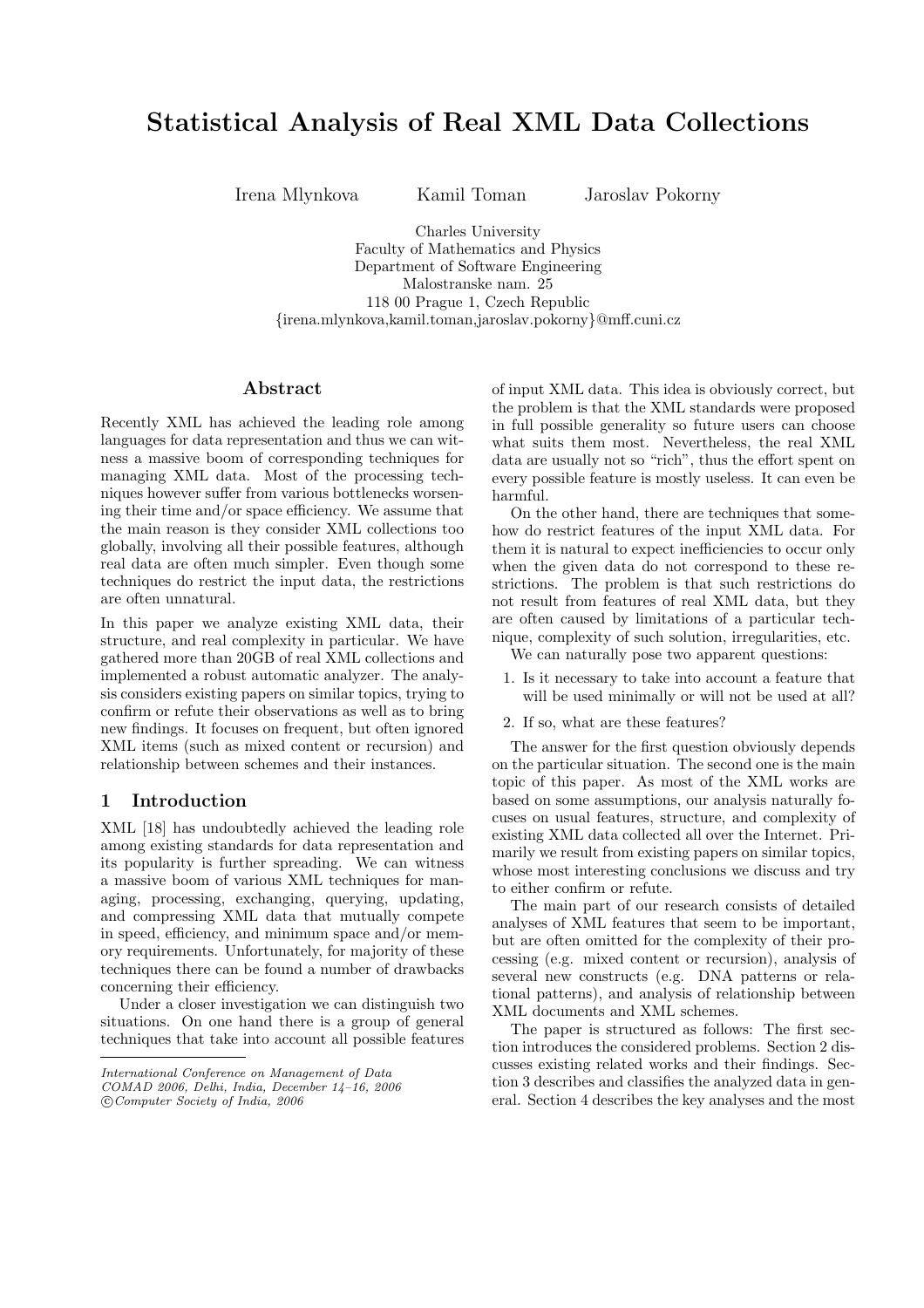interesting results. The last section provides conclusions and possible future work.

# 2 Related Work

So far only a few papers have focused on analysis of real XML data. They analyze either the structure of DTDs, the structure of XSDs, or the structure of XML documents (regardless their schema). The sample data usually differ.

For the first time the analysis of the structure of DTDs had probably occurred in paper [29] and it was further extended in papers [19] and [21]. They focused especially on the number of (root) elements and attributes, the depth of content models, the usage of mixed content, IDs/IDREFs, and attribute decorations (i.e. implied, required, and fixed), nondeterminism and ambiguity. Side aim of the papers was a discussion of shortcomings of DTDs. The most important findings are that real content models are quite simple (the depth is always less than 10), the number of non-linear recursive elements is high (they occur in 58% of all DTDs), the number of hubs is significant, and that IDs/IDREFs are not used frequently.

With the arrival of XML Schema, as the extension of DTD, a natural question has arisen: Which of the extra features of XML Schema not allowed in DTD are used in practice? Paper [15] is trying to answer it using statistical analysis of real XML schemes. The most exploited features seem to be restriction of simple types (found in 73% of schemes), extension of complex types (37%), and namespaces (22%). The first finding reflects the lack of types in DTD, the second one confirms the naturalness of object-oriented approach, whereas the last one probably results from mutual modular usage of XSDs. The other features are used minimally or not used at all. The concluding finding is that 85% of XSDs define so called local tree languages [27], i.e. languages that can be defined by DTDs as well. Paper [24], that also focuses directly on structural analysis of XML Schema schemes, defines 11 metrics of XSDs and two formulae that use the metrics to compute complexity and quality indices of XSDs. Unfortunately there is only one XSD example for which the statistics were computed.

Paper [25] analyses the structure of XML documents directly, regardless eventually existing schema. The statistics are divided into two groups – statistics about the XML Web (e.g. clustering of the source web sites by zones and geographical regions, the number and volume of documents per zone, the number of DTD/XSD references, etc.) and statistics about the XML documents (e.g. the size and depth, the amount of markup and mixed-content elements, fanout, recursion, etc.). The most interesting findings of the research are that the structural information always dominates the size of documents, both mixed-content elements (found in 72% of documents) and recursion

(found in 15% of documents) are important, and that documents are quite shallow (they have always fewer than 8 levels in average). This observation is already widely exploited in techniques which represent XML documents as a set of points in multidimensional space and store them in corresponding data structures, e.g. R-trees, UB-trees, or BUB-trees [22, 23].

Another considerable fact is that the usage of a kind of schema to express the structure of XML documents is often neglected. The situation is unfortunate especially for XSDs which seem to appear sporadically and whose expressive power does not exceed the power of DTDs. Generally, the frequent absence of schema is a problem for methods which are based on its existence, e.g. schema-driven database mapping methods [30].

In this paper we take up work initiated in the mentioned existing articles. We focus on analysis of XML data aspects which are important for efficient data processing and querying. In contrast to existing papers, we omit e.g. the source of XML data collections or secondary XML items such as namespace references and document out-degree. In general, our analysis focuses on aspects which influence the structural complexity of XML data or carry additional important information, while it ignores some items that are rather relevant to semantic web [11] or that can be even qualified as "syntactic sugar".

Generally the knowledge of input data is important not only to design an efficient XML processing system, but it can be also very useful in the area of benchmarking where the testing data sets should be in accordance with real life inputs to produce more realistic results.

# 3 Sample XML Data Collections

We have collected a huge amount of XML documents and their DTDs/XSDs. In contrast to existing papers, the XML collections were not only collected automatically using a crawler, but also manually from sources offering their data natively in XML format (government sites, open document repositories, web site XML exports, etc.), Internet catalogues, and semantic web resources. The respective schemes for data sets were often searched out later in separate because they had been missing in the original sources. Then the collections were categorized and the duplicate documents identified by a simple hashing algorithm (disregarding white spaces), and subsequently removed. Also computer-generated or random-content XML files were eliminated.

The reason for using more reliable and/or categorized sources is that automatic crawling of XML documents generates a set of documents that are "unnatural" and often contain only trivial data which cause misleading results. For example paper [25] mentions that the set of sample data (which were crawled automatically) contains almost 2000 of documents with depth 0, i.e. documents containing a single element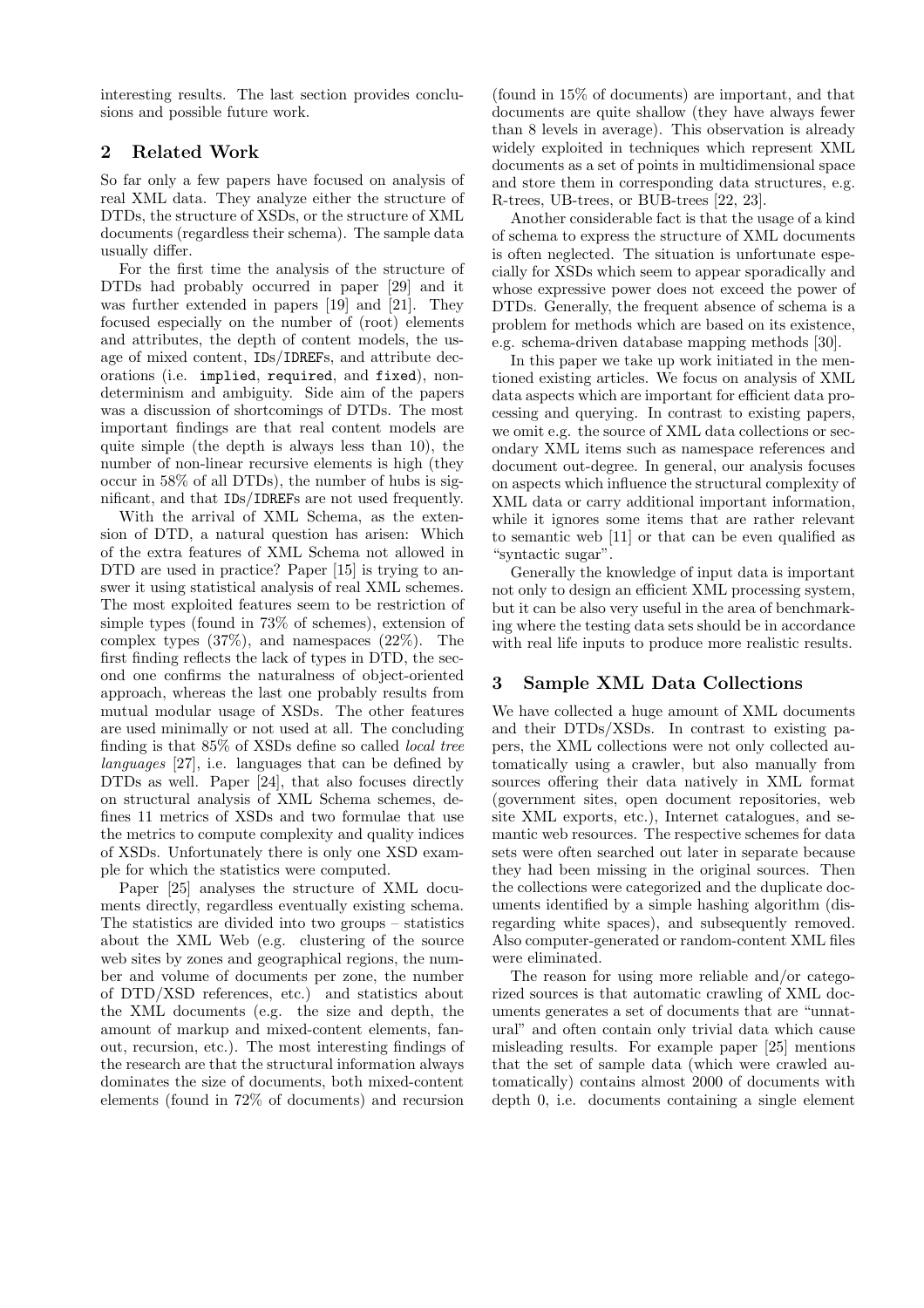with empty or text content.

Our purpose was to collect a representative set of currently used XML collections from various spheres of human activities. We have included data which are used for testing XML processing methods (e.g. Shakespeare's plays [1], XMark [2], Inex [3]), representatives of standard XML schemes (e.g. XHTML [12], SVG [13], RDF [14], DocBook [9]), sample database exports (e.g. FreeDB [4], IMDb [5]), well-known types of documents (e.g. OpenOffice documents [10]), randomly crawled XML data (Medical Subject Headings [6], novels in XML [7], RNAdb [8]), etc.

#### 3.1 Preprocessing

Authors of most existing papers complain of a large number of errors in the collected sample data. Unfortunately we can only confirm the claim. The overwhelming majority of the collected data contained various types of serious errors. XML documents were not even well-formed and more than a half of the wellformed ones contained invalid data. Similar problems were found in case of DTDs and XSDs.

Contrary to previous papers we have not decided to discard the data. Most of the errors (e.g. bad encoding, missing end tags, missing elements, unescaped special characters, wrong usage of namespaces, etc.) were detected using Xerces Java Parser [28] or our own auxiliary analyzers and semi-automatically corrected. Most of the corrections had to be done manually though.

#### 3.2 Accessibility of the Data

Unfortunately, we cannot release the resulting set of corrected XML data collections for download, since most of them are not free or underlie to Copyright Act and do not allow redistribution. We also cannot be responsible for their current validity. The complete listing of the original data, number of documents per collection, DTD/XSD existence, and their sources can be found in [26].

#### 3.3 General Metrics and Classifications

First of all, we have computed statistics that describe the sample XML data in general. The overview of these statistics is listed in Table 1.

The sizes of XML documents vary strongly (from 61B to 1,971MB), nevertheless both the average size (1.3MB) and median size (10kB) seems to be "natural". Another (not surprising) finding is that a considerable percentage of documents (7.4%) still does not have any schema (although the ratio is better than in all mentioned existing works) and if so, the XML Schema language is for this purpose used even less (only for  $38.2\%$  of documents).<sup>1</sup> The positive results

| <b>Statistics</b>                      | Results |
|----------------------------------------|---------|
| Number of XML documents                | 16,534  |
| Number of XML collections              | 133     |
| Total size of documents (MB)           | 20,756  |
| Minimum size of a document (B)         | 61      |
| Maximum size of a document (MB)        | 1,971   |
| Average size of a document (MB)        | 1.3     |
| Median size of a document (kB)         | 10      |
| Sample variation (MB)                  | 433.84  |
| Documents with DTD $(\%)$              | 74.6    |
| Documents with XSD $(\%)$              | 38.2    |
| Documents without $\text{DTD/XSD}$ (%) | 7.4     |

Table 1: General statistics for XML data

may be influenced by the fact that the gathered data were collected semi-automatically, not randomly.

To avoid averaging the features of the whole data set where the documents have nothing in common but having an XML format we have categorized the data by the original sources and further grouped according to similar structure, contents, or approach used to describe the data. This way we have obtained a finer look into various types of XML data not neglecting the interesting differences among the selected categories, whereas we have avoided the extensive amount of similar results.

In the rest of the paper we refer to the following categories<sup>2</sup>:

- *data-centric documents* (dat), i.e. documents designed for database processing (e.g. database exports, lists of employees, lists of IMDb movies and actors, etc.),
- *document-centric documents* (doc), i.e. documents which were designed for human reading (e.g. Shakespeare's plays, XHTML documents, novels in XML, DocBook documents, etc.),
- documents for data exchange (ex) (e.g. medical information on patients and illnesses, etc.),
- reports (rep), i.e. overviews or summaries of data (usually of database type),
- research documents (res), i.e. documents which contain special (scientific or technical) structures (e.g. protein sequences, DNA/RNA structures, NASA findings, etc.), and
- semantic web documents (sem), i.e. RDF documents.

The number and size of files per each category is depicted in Table 2 and for better clarity also in pie charts in Figure 1.

<sup>1</sup>Some documents have both DTD and XSD, thus the sum is not 100%.

<sup>&</sup>lt;sup>2</sup>Though these logical categories are not as strictly defined as the common data/document partitioning, no XML document has been inserted into more than one category.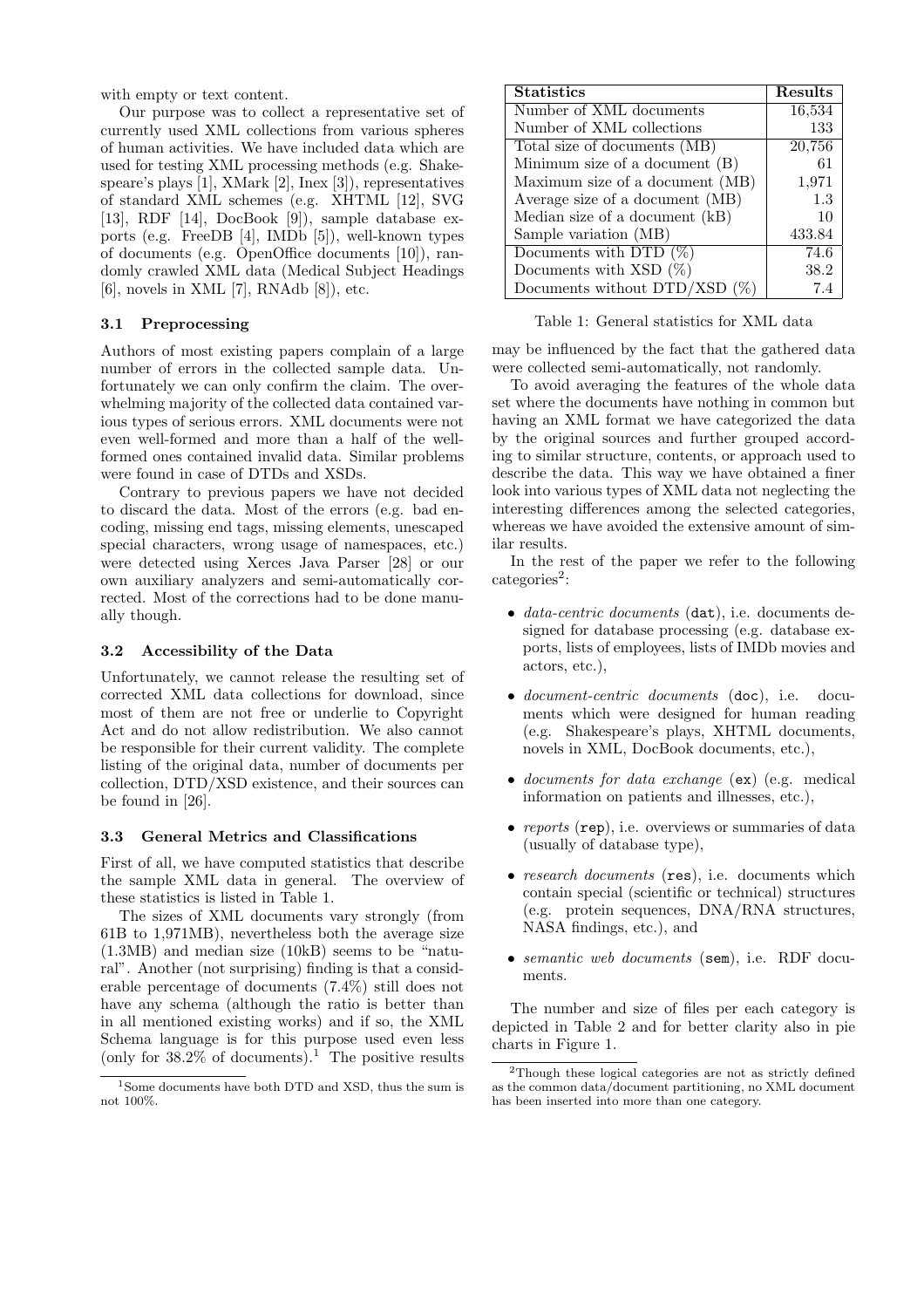The document sizes mostly show lognormal distribution in each collection resulting in composite distribution with multiple peaks for each category. The complete assignment of XML collections into particular categories can be found in [26].

Considering the sizes of individual XML files, the most homogenous category is the doc one. Surprisingly it is also the one with the least document size (61B). Apparently this is because most of these XML documents are written by hand or with the aid of an XML editor. The other extreme is the sem category which, despite the similar structure of documents, contains some very large files (including the largest one with 1,971MB) as well as collections split into very small documents, depending heavily on the used tool and conventions.

Note that the percentage of usage of DTDs or XSDs is always either almost 0% or almost 100%, depending on the category. The reason probably comes from the higher reliability of the used sources and the chosen categorization. On the other hand, though a considerable portion of all documents used some kind of a standard schema (e.g. XHTML, DocBook, etc.), they were not 100% valid against it. Thus the schema could be used as a guide for human processing, but it would not be usable for computer validation.

# 4 Analyses and Results

There are two main parts of our observations. Firstly, we carry out analyses similar to previous studies and compare the results with the original ones. Secondly, we focus on new XML features with emphasis on frequently disregarded ones such as mixed content and recursion, their complexity, and corresponding classification.

For structural analysis of XML data it is natural to view XML documents as ordered trees and DTDs [18] or XSDs (i.e. XML Schema [31, 16] definitions) as sets of regular expressions over element names. Attributes are often omitted for simplicity. Further we use notation and definitions for XML documents and DTDs/XSDs from [19] and [15].

Definition A DTD is a collection of element declarations of the form  $e \to \alpha$ , where  $e \in \Sigma$  is an element name and  $\alpha$  is its content model, i.e. regular expression over Σ. The content model  $\alpha$  is defined as  $\alpha = \epsilon$ | pcdata | f  $( \alpha_1, \alpha_2, ..., \alpha_n) | (\alpha_1 | \alpha_2 | ... | \alpha_n) | \beta^* | \beta^* |$  $β$ ?, where  $ε$  denotes the empty content model, pcdata denotes the text content, f denotes a single element name, "," and "|" stand for concatenation and union (of content models  $\alpha_1, \alpha_2, ..., \alpha_n$ ), and "\*", "+", and "?" stand for zero or more, one or more, and optional occurrence(s) (of content model  $\beta$ ) respectively.

**Definition** An element name  $e'$  is reachable from e, denoted by  $e \Rightarrow e'$ , if either  $e \rightarrow \alpha$  and  $e'$  occurs in  $\alpha$ or  $\exists e''$  such that  $e \Rightarrow e''$  and  $e'' \Rightarrow e'$ .

A content model  $\alpha$  is *derivable*, denoted by  $e \Rightarrow \alpha$ , if either  $e \to \alpha$  or  $e \Rightarrow \alpha', e' \to \alpha''$ , and  $\alpha = \alpha'[e'/\alpha'']$ , where  $\alpha' |e'/\alpha''|$  denotes the content model obtained by substituting  $\alpha''$  for all occurrences of e' in  $\alpha'$ .

For more detailed theoretical basis see [26].

## 4.1 New Constructs

On the basis of our experience and manual preprocessing of the analyzed data we have defined several new constructs which describe XML documents and schemes with higher degree of detail. The constructs involve two types of mixed contents, four types of recursion, two special types of elements called relational and DNA patterns, and two types of element fan-out. Particularly for schema analyses we further distinguish another two types of element fan-out. We have focused especially on simple patterns within the general XML constructs which can usually be represented by "ordinary" relational tables or, in case of recursion and mixed contents, which can be processed and stored simply without the usual generalization.

Definition An element is *trivial* if it has an arbitrary amount of attributes and its content model  $\alpha = \epsilon$ pcdata.

A mixed-content element is simple if each of its subelements is trivial. A mixed-content element that is not simple is called complex.

Definition An element e is *trivially recursive* if it is recursive and for every  $\alpha$  such that  $e \Rightarrow \alpha$ , e is the only element that occurs in  $\alpha$  and neither of its occurrences is enclosed by "\*" or " $+$ ".

An element e is linearly recursive if it is recursive and for every  $\alpha$  such that  $e \Rightarrow \alpha$ , e is the only recursive element that occurs in  $\alpha$  and neither of its occurrences is enclosed by "\*" or " $+$ ".

An element e is purely recursive if it is recursive and for every  $\alpha$  such that  $e \Rightarrow \alpha$ , e is the only recursive element that occurs in  $\alpha$ .

An element that is recursive but not purely recursive is called a *generally recursive* element.

Definition A nonrecursive element e is called a DNA pattern if it is not mixed and its content model  $\alpha$  consists of a nonzero amount of trivial elements and one nontrivial and nonrecursive element whose occurrence is not enclosed by "\*" or " $+$ ". The nontrivial subelement is called a degenerated branch.

A depth of a DNA pattern e is the maximum depth of its degenerated branch.

Definition A nonrecursive element e is called a relational pattern if it has an arbitrary amount of attributes, it is not mixed, and its content model  $\alpha$  $= (e_1, e_2, ..., e_n) * | (e_1, e_2, ..., e_n) + | (e_1|e_2|...|e_n) * |$  $(e_1|e_2|...|e_n)$ +, where  $e_1, e_2, ..., e_n$  are trivial elements.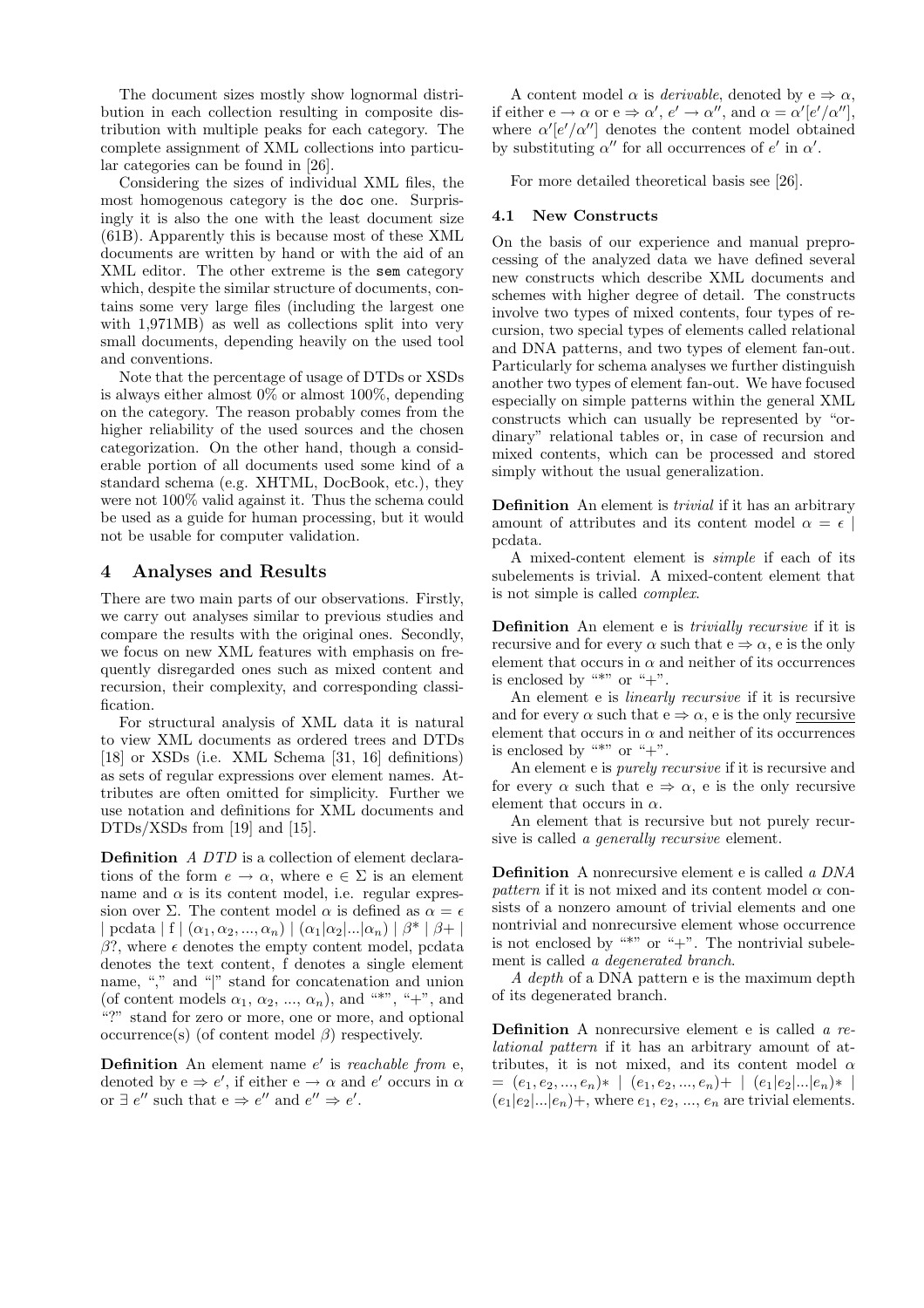**Total Sizes of Collections** 



Figure 1: Number and size of files per category

| <b>Statistics</b>               | dat          | doc   | ex     | rep    | res    | sem     |
|---------------------------------|--------------|-------|--------|--------|--------|---------|
| Number of XML documents         | 3,412        | 6.691 | 218    | 2,983  | 2,451  | 779     |
| Number of XML collections       | 38           | 22    | 25     |        | 16     | 30      |
| Total size of documents (MB)    | 2,237        | 1,187 | 371    | 11.371 | 1,697  | 3,892   |
| Minimum size of document (B)    | 447          | 61    | 2,433  | 1,925  | 2,016  | 356     |
| Maximum size of document (MB)   | 1,242        | 16    | 134    | 96     | 684    | 1,971   |
| Average size of document (kB)   | 672          | 182   | 1,744  | 3.903  | 709    | 5,116   |
| Median size of document (kB)    | 3.8          | 13.4  | 5.7    | 1,574  | 6.9    | 45.0    |
| Sample variation (MB)           | 510.66       | 0.54  | 154.40 | 61.84  | 352.32 | 5534.50 |
| Documents with DTD $(\%)$       | 99.7         | 93.7  | 100    | 0      | 99.8   |         |
| Documents with $XSD(\%)$        | $\mathbf{0}$ | 57.8  | 0      | 100    | 99.6   |         |
| Documents without $DTD/XSD$ (%) | 0.3          | 6.3   | 0      |        | 0.2    | 100     |

Table 2: General statistics per category

A nonrecursive element e is called a shallow relational pattern if it has an arbitrary amount of attributes, it is not mixed, and its content model  $\alpha =$  $f* | f+$ , where f is a trivial element.

Number of Files in Collections

Definition An element fan-out of element e is the number of distinct elements in its content model  $\alpha$ .

A simple element fan-out of element e is the number of distinct trivial elements in its content model  $\alpha$ .

Definition A minimum element fan-out of element e is the minimum number of elements allowed by its content model  $\alpha$ .

A maximum element fan-out of element e is the maximum number of elements allowed by content model  $\alpha$ .

#### 4.2 Statistics and Results

In this section we discuss only the core findings and results due to the space limitations. All results can be found in [26]. When possible, we also compare the analyses of XML documents with corresponding analyses of their XML schemes.<sup>3</sup> There are of course no schema results for sem documents, since this category has no schema at all.

#### 4.2.1 Global Statistics

The first set of statistics we call global, since they consider overall properties of XML data. They involve the number of elements of various types (i.e. empty, text, mixed, recursive, etc.), the number of attributes, the text length in document, paths, and depths. For DTDs/XSDs the depths are counted for each root element used in the sample XML documents, for recursive elements we take into account the lowest level(s) and the infinite level.

Table 3 gives us the notion of limits of a "typical" XML document of each category. Each column contains the overall results of all documents disregarding exactly 5% of those ones with the extreme values. For the sake of completeness the extremes are listed in Table 4.

It is clear that most of the documents are constructed quite simply using only a very reasonable number of distinct element and attribute names (usually less than 150) which influences a similar number of distinct paths within each category. And even though the maximum number of elements in an XML tree is often huge, the number of distinct paths still remains several orders lower. This naturally corresponds with the average and maximum depths of XML documents which are very low (all under 13 disregarding the 5%

<sup>&</sup>lt;sup>3</sup>In such case there are **Doc.** and **Sch.** abbreviations on the left-hand side of a table which identify the respective results.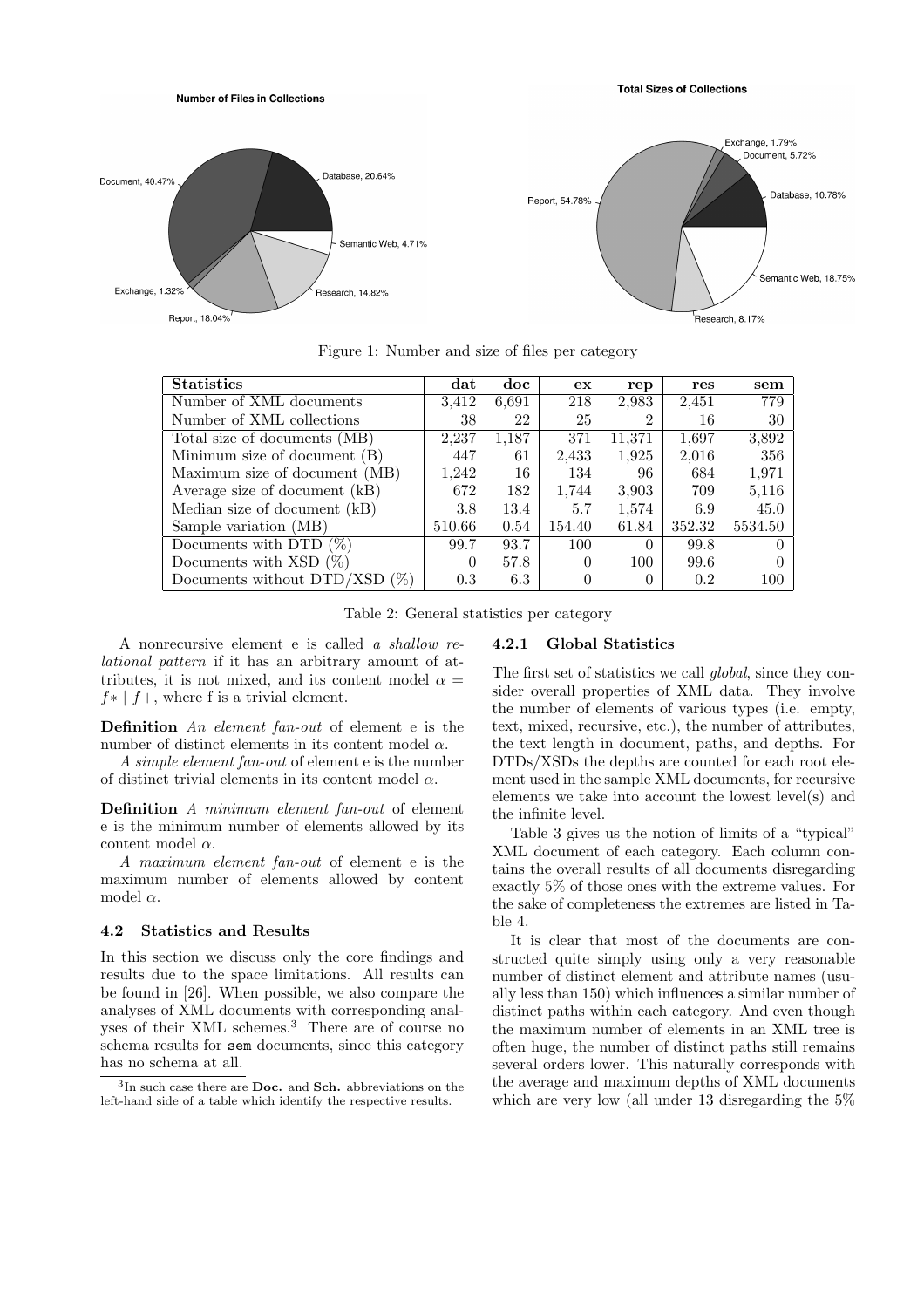of extreme values). Nevertheless, note that this is not the case for XML schemes which naturally allow much richer structures.

In all documents the maximum depth exceeded 20 only for some specific, often heavily recursive instances. It is arguable whether it is their inherent feature or if it is a result of a lack of a good structure design. The maximum depth of corresponding schemes is higher, but it also tops around 80 (disregarding possible recursion, i.e. an infinite depth).

Besides that, the recursion is also remarkably trivial. Mostly, the number of distinct element names with recursive occurrences is up to 3 and even the most complex documents do not have more than 12 possible recursive elements present at the same time. We will further deal with this finding in recursive statistics.

Last but not least, Table 5 depicts the exploitation rate of global properties, i.e. percentage of documents/schemes with at least one property. Note that the results differ substantially for categories where the XML documents are expected to be read or written by humans and for data-oriented ones. The database oriented XML files are designed to be more regular to ensure further simple computer processing, while "human-oriented" data are much more terse and also a richer syntax is used to emphasize the semantics and to improve readability. For example, it is only a matter of taste whether an attribute or simple element is used to represent the same information in the document. Similar statements hold for mixed-content or empty elements.

However, as the table shows, the most common features are spread throughout all categories and thus should not be ignored by the XML processors. The only exception are mixed-content elements which are used sparsely outside the doc category.

Last fact to be observed is that XML features used in schemes and document instances usually match, i.e. the schemes are quite well designed in this matter, though we later show that they are too general.

## 4.2.2 Level Statistics

Level statistics focus on distribution of elements, attributes, text nodes, and mixed contents per each level of documents. Figure 2 depicts the distributions for the whole sample set of documents; for schemes the results are not shown, since they were too influenced by recursive and thus possibly infinitely deep documents to generate any meaningful data.

The graphs show that the highest amounts of analyzed nodes are always at first levels (except for level 0) and then the number of occurrences rapidly decreases. The steep exponential decrease ends around level 20 and then the drop is much slower and shows more fluctuations. This correlates closely with fan-out statistics in Figure 3, see below.

Note that unlike attributes or mixed contents the

text nodes occurrences copy the curve of element frequencies almost perfectly. This denotes that the text content is spread evenly through all levels of XML documents.

#### 4.2.3 Fan-Out Statistics

Fan-out statistics describe the overall distribution of XML data. Figure 3 depicts the results of element fan-out for XML documents per each category using 3D graphs that consist of level, fan-out value, and the number of occurrences of such pairs. Each level is for better lucidity displayed with a different color.

We can observe that the characteristics of the graph are similar in each level, but with the growing depth it gets thinner. Similarly to level statistics the highest values are at first levels and soon radically decrease. The graphs for simple element fan-out (not shown here due to space limitations) are analogous, just naturally thinner. As in the previous case of element/text nodes it indicates that the distribution of trivial elements is almost same as the overall distribution of elements. It also means that simple elements are very frequent at all levels of XML documents.

Considering XML schemes the "inverse" fan-in val $ues<sup>4</sup>$  are usually rather low on average and moderate on maximum values (usually around 13 different input elements). Exceptions are the doc and ex categories which generally show far more complicated schema definitions than the rest ones (including e.g. complete subgraphs on up to 10 nodes). For more details see [26].

# 4.2.4 Recursive Statistics

Next set of statistics, called recursive, deals with types and complexity of recursion. We already know that recursive elements are extensively used especially in doc and ex categories. Table 6 contains an overview of exploitation rates for the four previously defined types of recursion, Table 7 contains percentage of the respective types. Finally Table 8 shows the distance of the closest and furthest ed-pairs. In all the tables T stands for trivial recursion,  $\bf{L}$  stands for linear recursion,  $\bf{P}$ stands for pure recursion, and G stands for general recursion.<sup>5</sup>

It is not surprising that the recursion is mostly used in the doc and ex categories (for schema instances), while in other categories the importance of recursion seems to be only marginal (see Table 6).

Contrary to usual expectations according to Table 7 the most common type of recursion is not the general recursion but the linear recursion which consists of a single recursive element that does not branch out. The second most used type of recursion is pure recursion –

<sup>4</sup>The number of distinct parental elements

<sup>5</sup>Remember that there are no recursive elements in the rep category.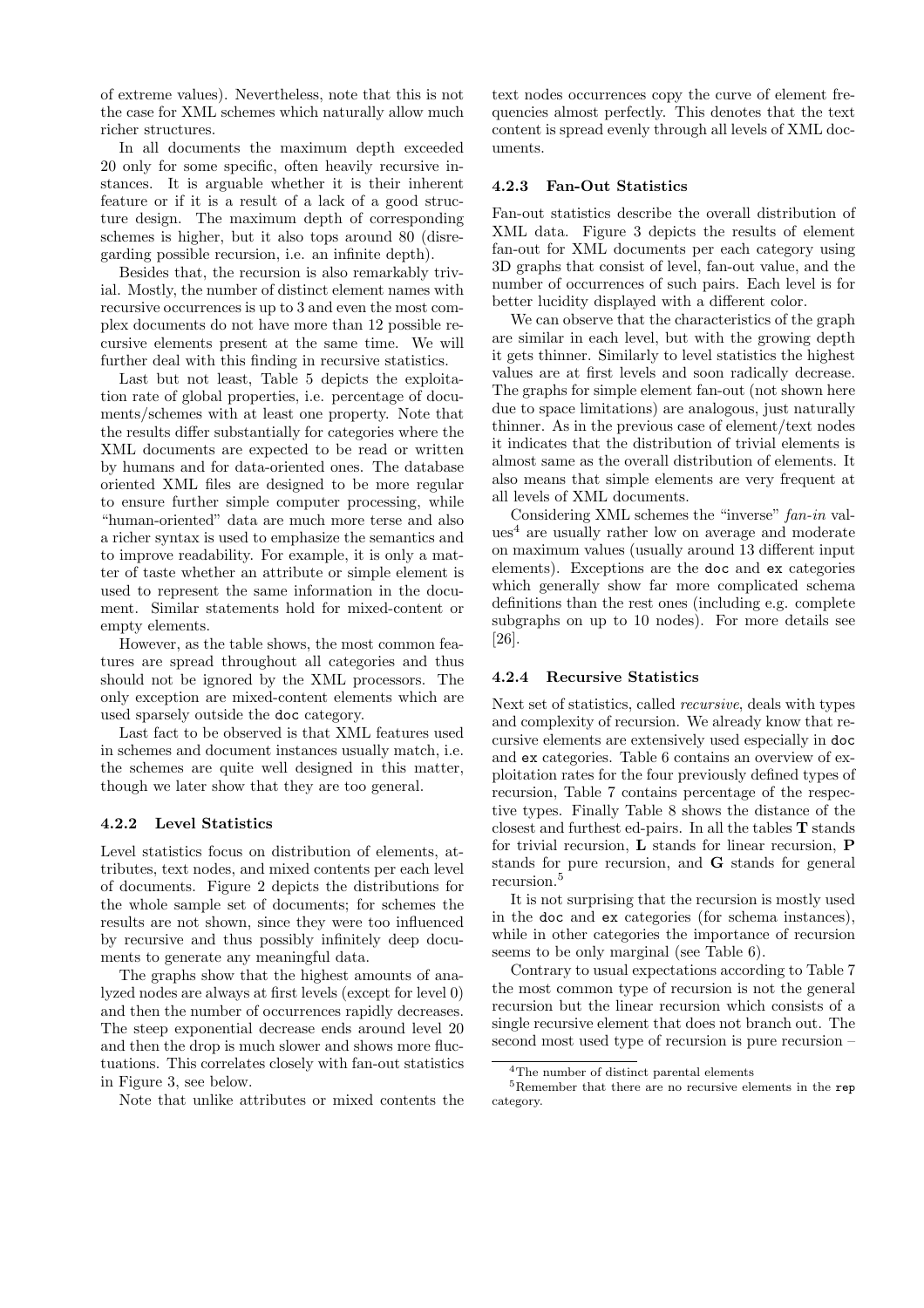| <b>Statistics</b>                 |      |       | doc    | ex             | rep    | res     | sem    |
|-----------------------------------|------|-------|--------|----------------|--------|---------|--------|
| Max. number of elements           | 402  | 4,085 | 37,502 | 309,379        | 427    | 112.942 |        |
| Max. number of attributes         |      |       | 1,675  | 5,182          | 37,815 | 129     | 37,996 |
| Max. number of empty elements     |      |       | 361    | 123            | 16,348 | 6       | 23,635 |
| Max. number of mixed elements     |      |       | 302    | 21             |        |         |        |
| Max. number of distinct el. names |      | 81    | 48     | 58             | 388    | 44      | 144    |
| Max. number of rec. elements      |      | 0     | 3      | $\overline{2}$ |        | 0       |        |
| Max. number of distinct paths     |      |       | 96     | 67             | 312    | 30      | 143    |
| Depth of document                 | Avg. | 5     | 7      | 5              | 5      | 5       | 5      |
|                                   | Max. | 5     | 13     | 9              |        |         | 6.     |

Table 3: Global statistics for 95% XML documents

|     | <b>Statistics</b>      | $_{\rm dat}$ | doc     | ex        | rep       | res        | sem        |
|-----|------------------------|--------------|---------|-----------|-----------|------------|------------|
|     | Num. of elements       | 23, 132, 565 | 267,632 | 2,911,059 | 1,957,637 | 21,305,818 | 25,548,388 |
|     | Num. of attributes     | 33,660,779   | 102,945 | 857,691   | 208,265   | 2,189,859  | 10,228,483 |
|     | Distinct elem. names   | 81           | 134     | 146       | 461       | 210        | 1,410      |
| °   | Dist.<br>elem.<br>rec. | 4            | 12      | 6         | $\Omega$  | 6          |            |
| ≏   | names                  |              |         |           |           |            |            |
|     | distinct<br>Num.<br>of | 434          | 2,086   | 144       | 373       | 426        | 2,534      |
|     | paths                  |              |         |           |           |            |            |
|     | Depth of document      | 12           | 459     | 14        | 6         | 19         |            |
|     | Distinct elem. names   | 76           | 377     | 523       | 3,213     | 250        |            |
| Sch | of distinct<br>Num.    | 115          | 11,994  | 1,665     | 3,137     | 568        |            |
|     | paths                  |              |         |           |           |            |            |
|     | Depth of schema        | 12           | 81      | 79        | 5         | 15         |            |

Table 4: Maximum values of global statistics

|           | Node type         | $_{\rm dat}$ | doc   | ex   | rep   | res  | sem                      |
|-----------|-------------------|--------------|-------|------|-------|------|--------------------------|
|           | Attribute         | 31.7         | 96.2  | 92.2 | 100.0 | 99.9 | 99.9                     |
| S         | Empty element     | 26.8         | 69.2  | 89.9 | 100.0 | 86.7 | 92.7                     |
| ≏         | Mixed element     | 0.2          | 76.5  | 8.7  | 0.0   | 10.1 | $\overline{2.4}$         |
|           | Recursive element | 0.1          | 43.3  | 63.8 | 0.0   | 0.7  | $\overline{3.3}$         |
|           | Attribute         | 50.0         | 94.1  | 52.6 | 100.0 | 85.7 | $\overline{\phantom{0}}$ |
| $\dot{5}$ | Empty element     | 37.5         | 94.1  | 47.4 | 25.0  | 71.4 | ۰                        |
|           | Mixed element     | 37.5         | 100.0 | 50.0 | 0.0   | 57.1 | $\overline{\phantom{a}}$ |
|           | Recursive element | 12.5         | 88.2  | 18.4 | 0.0   | 28.6 | $\overline{\phantom{0}}$ |

Table 5: Exploitation rate of global properties (%)

still containing only one single recursive element name in the whole recursive subtree. The general recursion comprises only a lesser part of all recursion types. The trivial recursion, though occasionally present in the data, is not of any special importance. Note that these

|      |    | dat   | doc   | ex             | rep | res      | sem  |
|------|----|-------|-------|----------------|-----|----------|------|
|      | т  | 0.06  | 2.38  | 3.67           |     | O        | 0.27 |
| °    |    | 0.06  | 19.92 | 32.57          |     | 0.65     | 2.52 |
|      | Р  | 0.03  | 18.76 | $\sqrt{22.48}$ |     | $\theta$ | 1.46 |
|      | G  | 0.06  | 16.20 | 7.80           |     | 0.04     |      |
|      | т  |       |       | 0              |     |          |      |
| Sch. | Т, |       | 0     | $\mathbf{0}$   |     | 14.29    |      |
|      | Р  |       | 2.94  | 7.89           |     | 28.57    |      |
|      | G  | 12.50 | 85.29 | 13.16          |     | 28.57    |      |

Table 6: Exploitation rate of types of recursion  $(\%)$ 

findings contradict to results of other existing papers (e.g. [19]) that claim that linear recursion is not a frequent feature and thus insignificant. This striking difference is probably caused by the semi-automatic

|                |                         | $_{\rm dat}$ | doc               | ex                | rep | res  | sem     |
|----------------|-------------------------|--------------|-------------------|-------------------|-----|------|---------|
|                | т                       | 0.2          | 5.0               | 6.4               |     | 0    | $1.0\,$ |
| $\ddot{\circ}$ | L                       | 0.5          | 65.3              | 45.7              |     | 66.7 | 92.6    |
| ▭              | P                       | 0.7          | $\overline{12.7}$ | $\overline{26.9}$ |     | U    | 6.4     |
|                | $\overline{\mathrm{G}}$ | 98.5         | 17.0              | 21.0              |     | 33.3 |         |
|                | т                       | $\theta$     | 0                 | $^{()}$           |     | O    |         |
| Sch.           | L                       | 0            | $^{()}$           | 0                 |     | 2.9  |         |
|                | P                       | 0            | $0.1\,$           | $1.0\,$           |     | 20.6 |         |
|                | $\overline{\mathbf{G}}$ | 100.0        | 99.9              | 99.0              |     | 76.5 |         |

Table 7: Percentage representation of types of recursion  $(\%)$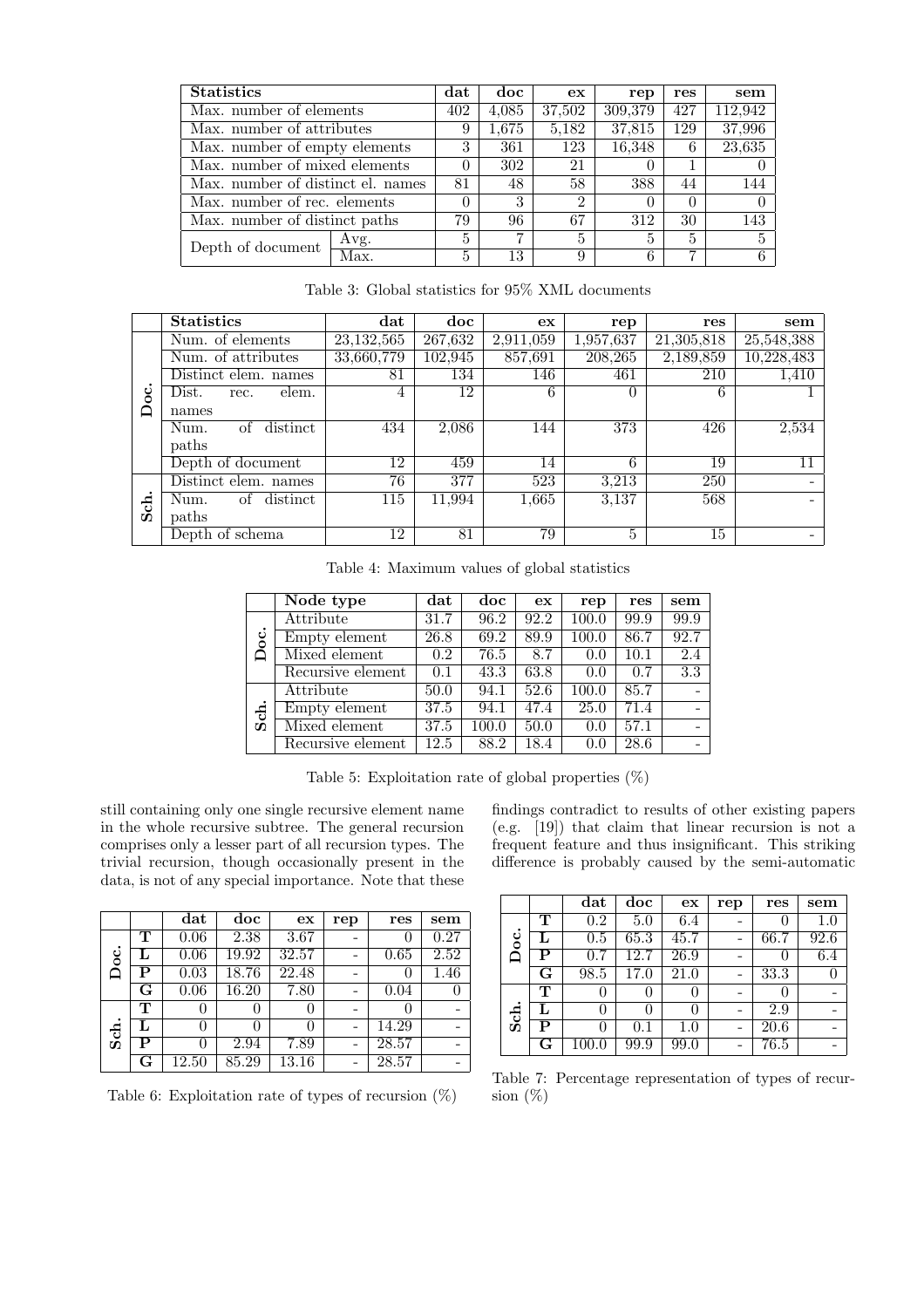

Figure 2: Distribution of elements, attributes, text nodes, and mixed contents per level

way of gathering the data, though in the other previous cases our results were mostly similar to those in existing works.

If we compare the schema part of both the tables with the part containing results for their instances, we can see that XML schemes are probably too broad. Not only they define recursive elements when there is clearly no reason to do so, but also they almost do not specify anything but the most general type of recursion. Not only single documents, but even whole collections do not exploit the full generality allowed by corresponding schema definitions.

The simplicity of commonly used recursion types in data instances is also apparent from Table 8. The average distance of the two closest recursive elements is always less than 2.5, while the average distance of the furthest pairs is between 1.9 and 3.6. The maximum values tend to be quite extreme but they only occur in very specific documents – usually in the same ones that had shown similarly peculiar features regarding the maximum depth and other similar statistics.

#### 4.2.5 Mixed-Content Statistics

Mixed-content statistics further analyze the average and maximum depths of mixed content and the percentage of mixed-content and simple mixed-content elements. There is of course no point in analyzing the depth of simple mixed-content elements, since it is always equal to 1. The corresponding results are listed in Table 9.

Again we can observe that the structure of mixedcontent elements is not complex. The average depth is low (less than 5) and most of them are even of the simplest types which consist only of trivial subelements (e.g. 55.9% for dat, 79.4% for doc, or even 99.6% for ex category). In this shed of light most of the currently used techniques for dealing with arbitrary mixed content seem to be unnecessarily general. It would be beneficial to handle the trivial cases separately and more efficiently.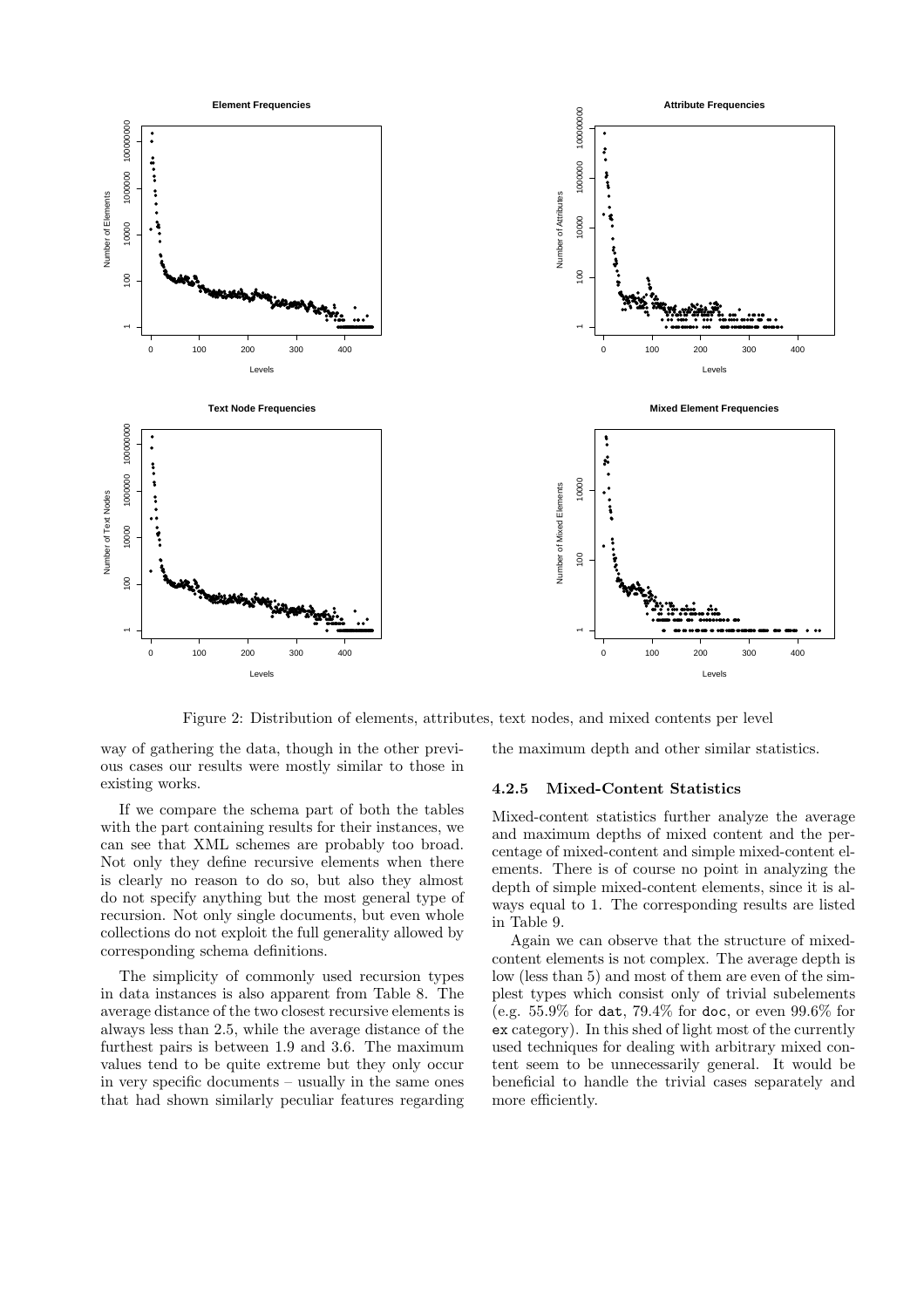

Document - FanOut Distribution



Figure 3: Element fan-out of XML documents per categories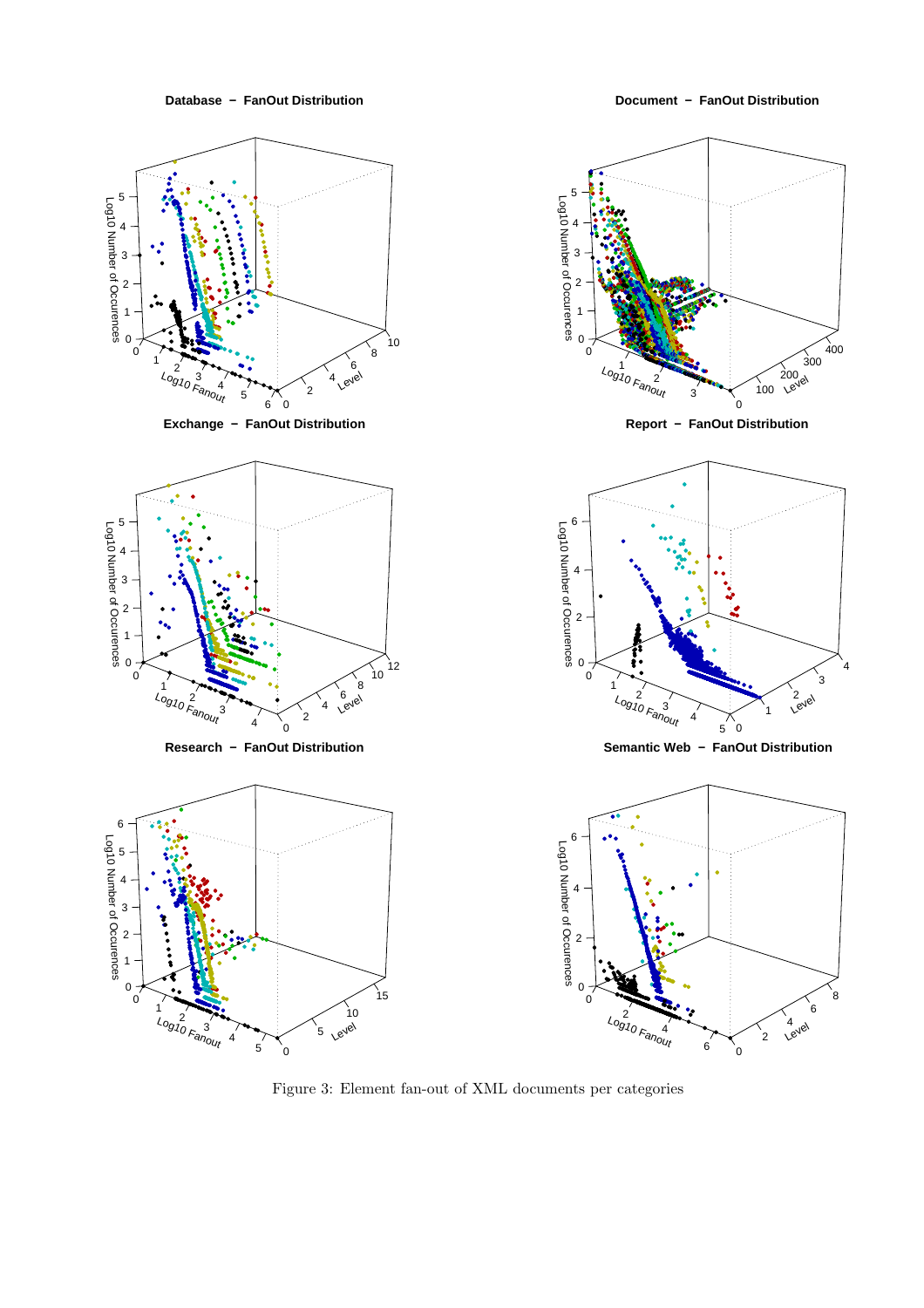| <b>Statistics</b>             |      |     | doc | ex  | rep | res | sem  |
|-------------------------------|------|-----|-----|-----|-----|-----|------|
| Distance of closest ed-pairs  | Avg. | 1.9 | 1.5 | 1.6 |     |     | l .9 |
|                               | Max. |     | 162 |     |     |     |      |
| Distance of furthest ed-pairs | Avg. |     | 3.2 | 2.3 |     | 3.6 | 1.9  |
|                               | Max. |     | 450 |     |     | റ   |      |

Table 8: Distance of closest and furthest ed-pairs in XML documents

| <b>Statistics</b>            |      | dat  | doc | ex   | rep             | res | sem |
|------------------------------|------|------|-----|------|-----------------|-----|-----|
| Depth                        | Avg. |      |     |      | $\qquad \qquad$ |     |     |
|                              | Max. |      |     |      | -               |     |     |
| Simple mixed contents $(\%)$ |      | 55.9 |     | 99.6 | $\qquad \qquad$ |     |     |

Table 9: Mixed-content statistics for XML documents per category

#### 4.2.6 DNA Statistics

DNA statistics focus on a new construct which we have defined on the basis of our experience with XML data. The analysis summarizes the occurrences of such patterns and their (average and maximum) widths and depths per each category. The results are listed in Table 10.

The statistics show that although the pattern seems to be rather artificial, it occurs relatively often, especially in doc  $(10.66\% \text{ of elements})$ , res  $(8.64\%)$ , and ex (8.08%) categories. Structure of the pattern is quite simple seeing that the high maximum widths (e.g. the highest 1398) correspond to number of trivial subelements, whereas the highest maximum depths (e.g. the highest 361) seem to be rather exceptional. The average widths and depths are still quite low – lower than 10 and 3 respectively.

We believe that the pattern could be handled separately and thus more efficiently knowing that except for the exactly one degenerated branch its structure is relatively simple.

#### 4.2.7 Relational Statistics

The last mentioned set of statistics focus on relational patterns – again a new construct. These patterns can easily be processed in relational databases (as simple tables) or using relational approaches, since they are often a product of various database export routines.

We analyze both relational and shallow relational patterns figuring out their number of occurrences, (average and maximum) widths, and for relational patterns also (average and maximum) fan-out of subelements, everything per each category. (In this case we do not take in results for schemes, since they are biased due to recursion.) The results are listed in Tables 11 and 12. The number of occurrences indicates how often we can match the regular relational pattern in the source data set, while the number of elements involved in the relational pattern is the total number of all elements which could be represented using a simple tabular relationship.

Similarly to previous case we can see that both pat-

terns are quite frequent (e.g.  $29.23\%$  in dat,  $41.56\%$ in sem and even 94.29% in rep category), though the shallow relational pattern does not have that many elements involved (almost always less than 5%). Remarkably, both the patterns are found in all categories and even though most occurrences cover only a small number of elements, there are some instances that are very large, consisting of thousands or even hundreds of thousands simple elements. Since their simple structure can easily be captured, it is probably again a good idea to handle them separately to ensure efficient processing.

# 5 Conclusion and Future Work

The main goal of this paper was to analyze, describe, and classify real XML data collections. The analyses come out of existing papers on similar topics with the aim to confirm or refute, and especially extend their results and conclusions. We have defined several new constructs for describing the structure of XML data in more detail and enhanced the existing ones. When possible, the statistics were computed and compared for both XML documents and XML schemes.

We have found out that the real data show lots of pattern usages and are not as complex as they are often expected to be. Thus there exists plenty of space for improvements in XML processing resulting from these findings.

One of the ways of exploiting the findings is inspired by so-called flexible schema-driven database mapping methods [17, 20], i.e. methods which take into account a given sample set of XML data and XML queries and adapt the resulting database schema to their structure and features. It is not surprising that such techniques have better performance results than the general ones, though only in case the real data and queries correspond to the given sample.

Another possible direction of corresponding research is to focus on an auto-configurable XML processing system, i.e. a system that is able to adapt and process XML data according to their known characteristics more efficiently. The features of the real data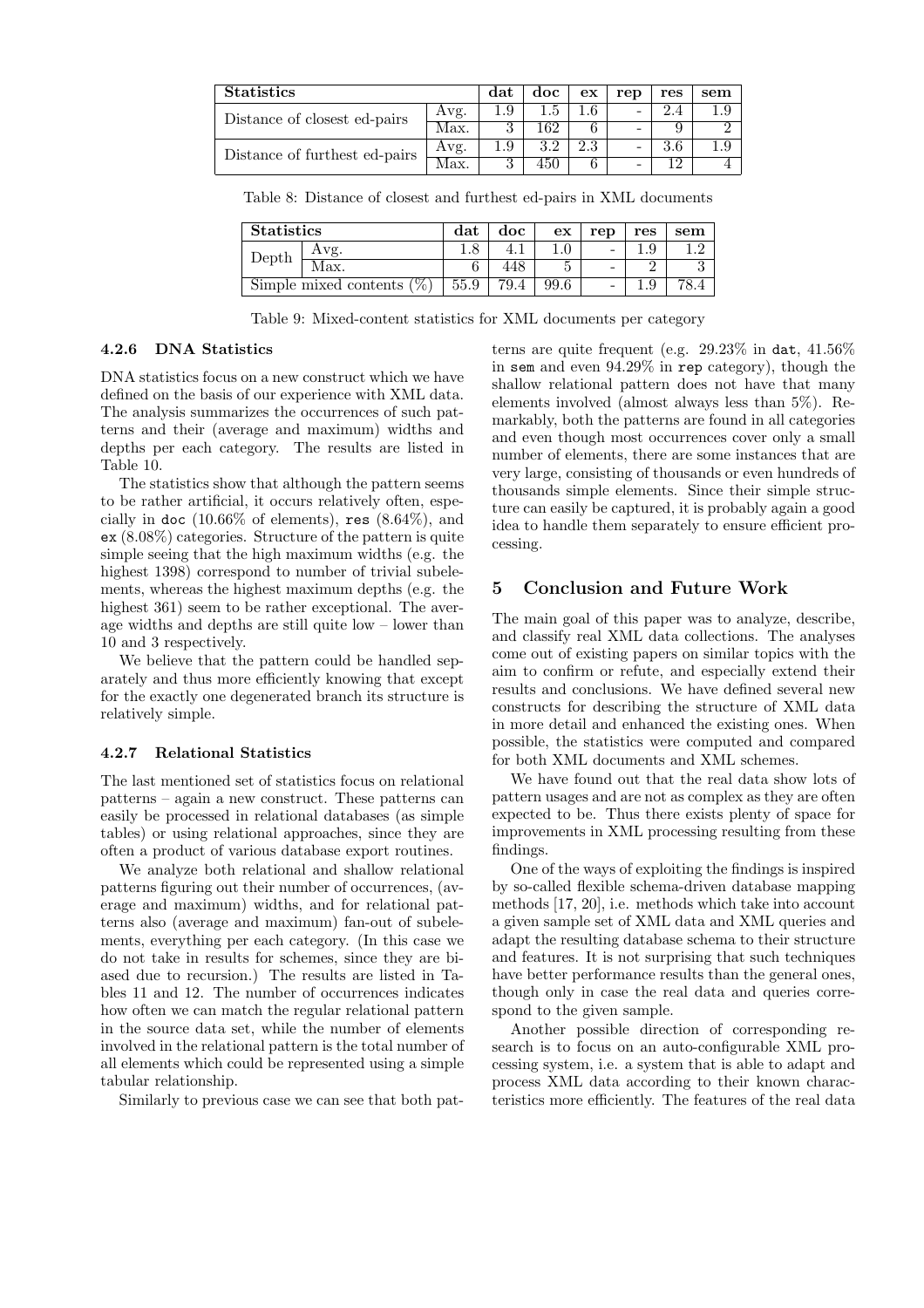|                | <b>Statistics</b> |                          | $_{\rm dat}$ | doc                      | ex               | rep             | res     | sem                      |
|----------------|-------------------|--------------------------|--------------|--------------------------|------------------|-----------------|---------|--------------------------|
|                |                   | Elements involved $(\%)$ |              | 10.66                    | 8.08             | 0.00            | 8.64    | 0.61                     |
| ٠              |                   | Number of occurrences    | 91,571       | 296,880                  | 179,556          | 3               | 551,806 | 40,017                   |
| $\mathbf{Doc}$ | Width             | Avg.                     | 5.5          | 4.1                      | 2.6              | 2.0             | 4.9     | 7.2                      |
|                |                   | Max.                     | 57           | 1398                     | 150              | $\overline{2}$  | 105     | 47                       |
|                | Depth             | Avg.                     | 3.1          | 2.7                      | 2.5              | 3.0             | 2.6     | 2.9                      |
|                |                   | Max.                     | 9            | 361                      | 8                | 3               | 17      | 9                        |
|                | Width             | Avg.                     | 4.3          | -                        | 1.8              | 7.3             | 2.4     |                          |
| Sch            |                   | Max.                     | 11           | -                        | 10               | $2\overline{6}$ | 6       |                          |
|                | Depth             | Avg.                     | 3.1          | $\overline{\phantom{a}}$ | $\overline{2.3}$ | 2.0             | 2.4     |                          |
|                |                   | Max.                     | 6            | -                        | 3                | $\overline{2}$  | 3       | $\overline{\phantom{0}}$ |

Table 10: DNA pattern statistics per category

| <b>Statistics</b>        |      | $_{\rm dat}$ | doc     | ex      | rep     | res     | sem     |
|--------------------------|------|--------------|---------|---------|---------|---------|---------|
| Elements involved $(\%)$ |      | 29.23        | 6.23    | 29.53   | 94.29   | 22.66   | 41.56   |
| Number of occurrences    |      | 170.744      | 154,133 | 185,358 | 40.276  | 619.272 | 716,038 |
| Repetition               | Avg. | $10.5\,$     | 3.3     | 5.8     | 322.7   | $5.1\,$ | 8.8     |
|                          | Max. | 600,572      | 1.254   | 615     | 102.601 | 15,814  | 16,500  |
| Fan-out                  | Avg. | 3.6          | $1.5\,$ | 2.2     | 6.2     | 2.3     | 3.5     |
|                          | Max. | 33           | 10      | 18      | 26      | 51      | 113     |

Table 11: Relational pattern statistics for XML documents per category

| <b>Statistics</b>            |      | dat    | doc    | ex     | rep    | res     | sem      |
|------------------------------|------|--------|--------|--------|--------|---------|----------|
| $(\% )$<br>Elements involved |      | 0.2    | 4.38   | 3.41   | 0.23   | 17 19   | $3.33\,$ |
| Number of occurrences        |      | 16.025 | 82.255 | 44.403 | 11.957 | 418.342 |          |
| Repetition                   | Av.  | 4.9    | -6.6   | 5.2    | 44.6   | 14.4    | 14.3     |
|                              | Max. | 000.1  | 3.331  | .000   | 2.166  | 151     | .669     |

Table 12: Shallow relational pattern statistics for XML documents per category

sample could be used as a good "default setting". Such system could be further enhanced to detect various kinds of regularities and patterns automatically and to use the best possible storage method for the particular portion of the data (e.g. the relational back-end for the data covered by relational or DNA patterns). The next stage would probably be a system that is able to change the storage strategies dynamically according to the recent history of incoming data and the corresponding queries.

The knowledge of real XML data could also be useful in the area of benchmarking. General results of a particular benchmark could be further evaluated according to the real exploitation of each tested feature and thus give more realistic information.

Generally we believe that approaches which are able to exploit statistically important data patterns will be more efficient than techniques based only on general features defined by XML standards.

# Acknowledgement

This work was supported by the National Programme of Research (Information Society Project 1ET100300419) and Czech Science Foundation (GACR), grant number 201/05/H014.

#### References

- [1] Available at: http://www.ibiblio.org/bosak/.
- [2] Available at: http://monetdb.cwi.nl/xml/ index.html.
- [3] Available at: http://inex.is.informatik. uni-duisburg.de:2004/.
- [4] Available at: http://www.freedb.org/.
- [5] Available at: http://www.cs.wisc.edu/ niagara/data.html.
- [6] Available at: http://www.nlm.nih.gov/mesh/ meshhome.html.
- [7] Available at: http://arthursclassicnovels. com/.
- [8] Available at: http://research.imb.uq.edu. au/rnadb/xmldownloads/default.aspx.
- [9] DocBook Technical Committee Document Repository. OASIS. http://www.oasis-open.org/ docbook/.
- [10] *OpenOffice.org Project.* Sun Microsystems. http: //www.openoffice.org/.